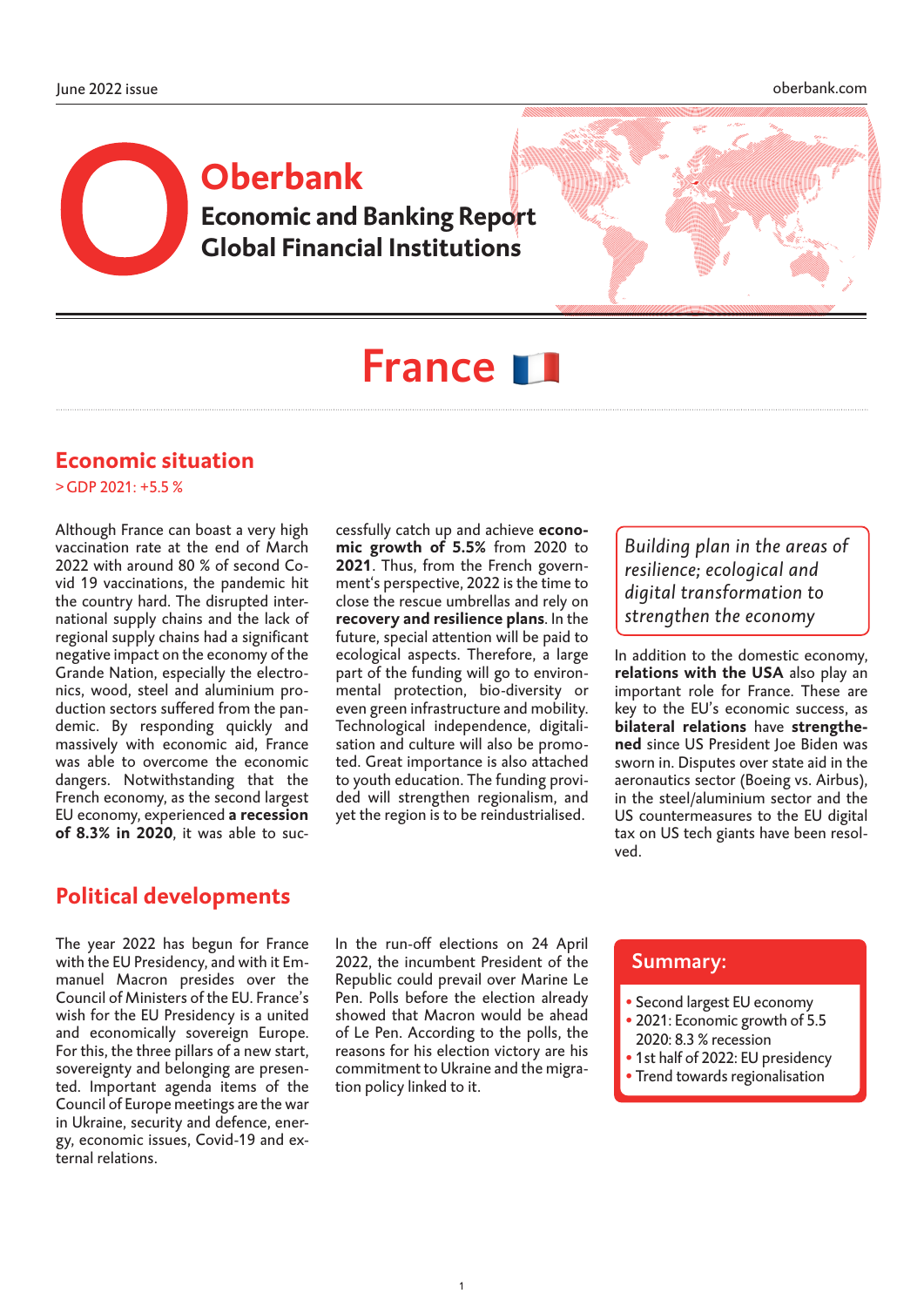| Key economic figures                                            | 2020   | 2021*  | 2022*                    |
|-----------------------------------------------------------------|--------|--------|--------------------------|
| Nominal GDP in billion euros                                    | 2,301  | 2,455  | 2,587                    |
| Gross domestic product/capita at purchasing power parity in USD | 48,183 | 51,444 | 54,533                   |
| Population in millions                                          | 67.1   | 67.2   | $\overline{\phantom{a}}$ |
| Real economic growth in %                                       | $-8.3$ | 5.5    | 4.8                      |
| Inflation rate in %                                             | 0.5    | 1.6    | 1.3                      |
| Unemployment rate in %                                          | 7.4    | 8.4    | 8.2                      |
| Exchange rate 1 EUR = in USD                                    | 1.14   | 1.2    | 1.17                     |
| Goods exports of the country in billion USD                     | 504.7  | 643.4  | 673.8                    |
| Goods imports of the country in billion USD                     | 572.4  | 712.9  | 748.6                    |
| Trade deficit in billion USD                                    | 67.7   | 69.5   | 74.8                     |

Source: WKO, Wirtschaftsbericht, October 2021 \*forecast

## Exports/Imports

France's most important import and export country is Germany. It is ahead of China, the USA and other European countries. Among the top 25 countries from which France imports are the Czech Republic, Austria and Slovakia.





Source: WKO Länderprofil 2021; 2020, in %

#### Economic relations with Austria and the Oberbank regions

The high export surpluses in the Oberbank regions are particularly striking. Strong export opportunities exist in the construction infrastructure sector and in large-scale tourism projects, in the railway sector and in the innovation

and food sector, where organic food stands out in particular.

Furthermore, it can be seen that with over 460 branches, many Austrian companies are represented in France.

Especially during the pandemic, the great importance of France for Austria as an export market was evident, as many pharmaceutical products, especially penicillin, are exported to France.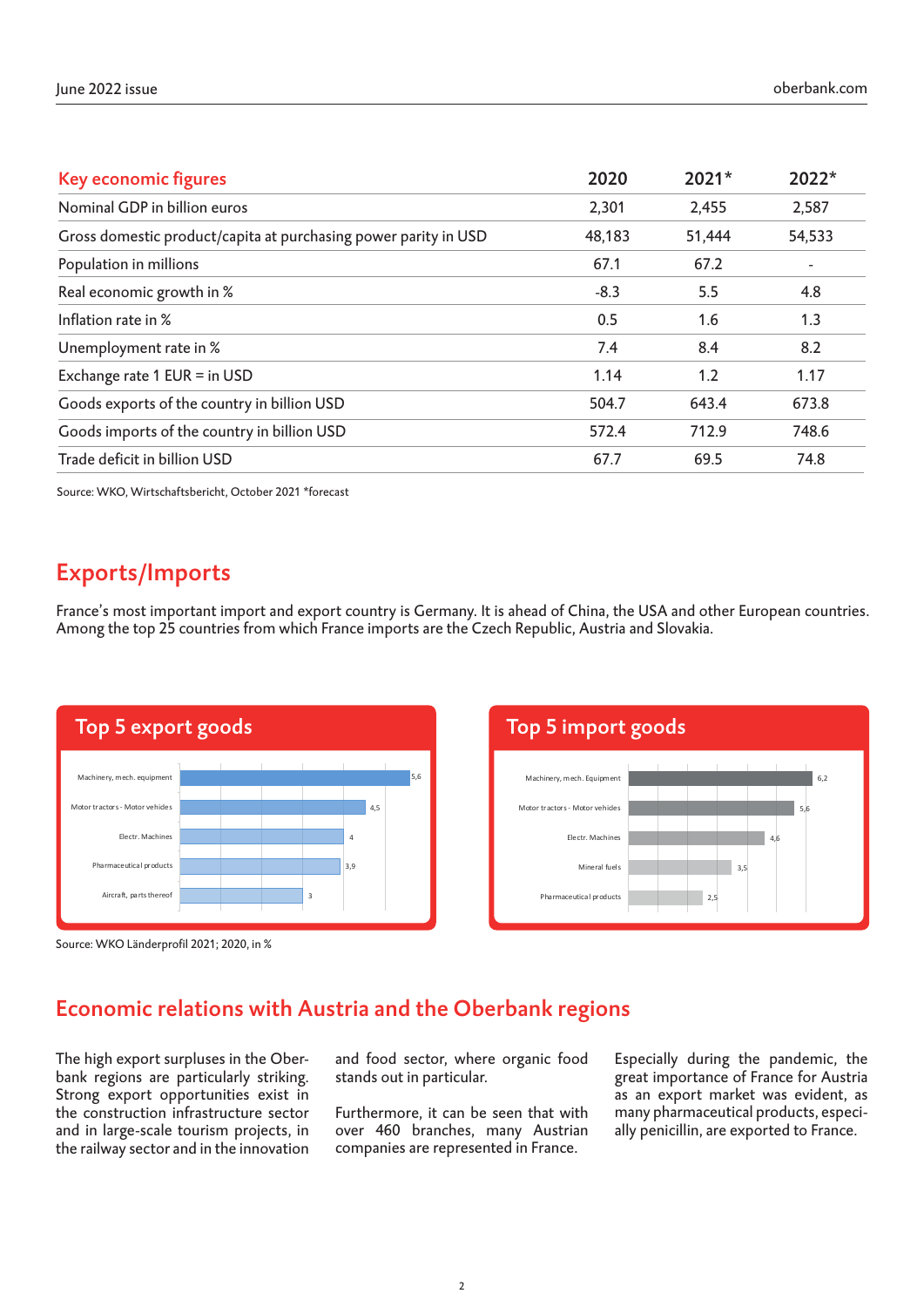# France's foreign trade



Balance sheet -3,536

Balance sheet -3,009

2020, change YOY, in EUR million

Imports, Exports and balance sheet from France's perspective; own presentation Source: Trademap

## Assessment of the business environment

| Rule of Law Index (World Justice Project) 2021 | Rank 23 of 128 countries |
|------------------------------------------------|--------------------------|
| <b>Corruption Perceptions Index 2021</b>       | Rank 22 of 198 countries |
| Global Competitiveness Index 2019              | Rank 15 of 141 countries |
| Climate Change Performance Index 2022          | Rank 17 of 64 countries  |
| Global Innovation Index 2021                   | Rank 11 of 132 countries |
| Most important goods export market AT/DE 2020  | Rank 5/Rank 3            |

Current rankings of the Oberbank regions in the Global Competitiveness Ranking:

| Germany        |    |  |
|----------------|----|--|
| Austria        | 21 |  |
| Czech Republic | 32 |  |
| Hungary        | 47 |  |
| Slovakia       |    |  |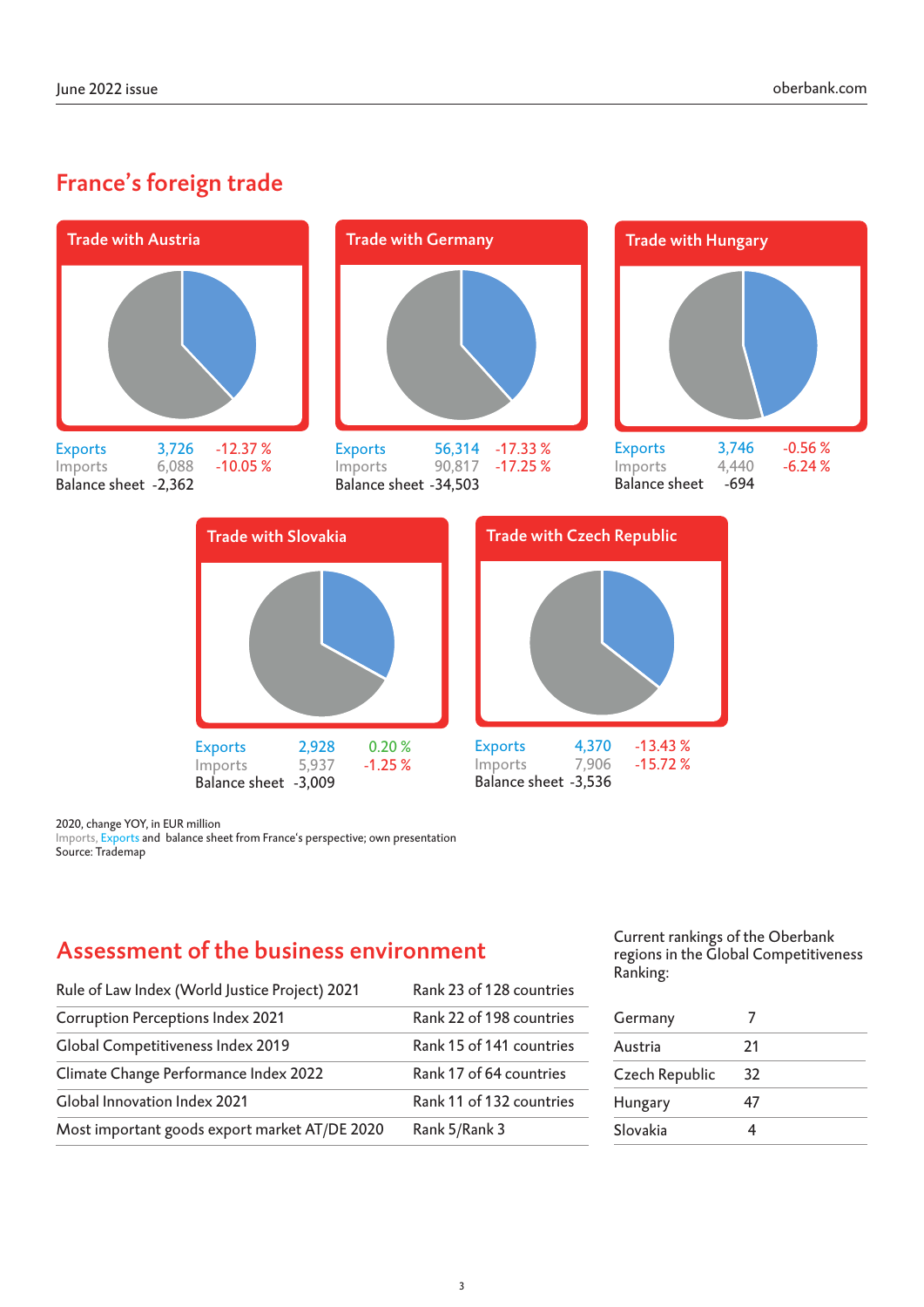In the general business environment, France can prove itself in the top ranks. Especially for France, Germany is the most important trading partner - For the Oberbank regions, France is an important export market (ranks 3-6). It is striking that France can boast a place in the top third in the Climate Change Performance Index, but cuts a poor figure in comparison to other European countries. France shows itself to be an attractive trading partner with potential for improvement, especially in the area of environmental protection.

## Rating France

> Investment Grade

| Agency         | Rating | Outlook  | Date       |  |
|----------------|--------|----------|------------|--|
| Fitch          | AA     | negative | 18.02.2022 |  |
| <b>S&amp;P</b> | AA     | stable   | 21.10.2016 |  |
| Moody's        | Aa2    | stable   | 21.02.2020 |  |

*Double A rating with stable or negative outlook for the country*

Source: FitchRatings

France has been given a double A rating by the three rating agencies Fitch, S&P and Moody's. The only difference in Fitch's latest 2022 rating is a negative outlook instead of a stable outlook. The negative outlook reflects uncertainty about the development of government debt and the direction of economic policy after the presidential and parliamentary elections. The agency justifies its overall decision with a large, prosperous and diversified economy with strong and effective institutions and macro-financial stability.

#### Financial Centre France

#### > Stock market developments in light of the Covid 19 pandemic

In August 2021, the French stock market index CAC40 was able to make up points and, at over 6,900 points, new highs were recorded since the year 2000. The reasons for the structural change in the French economy can be found in re-industrialisation and the

service sector. Since Brexit, it has become apparent that many stock market transactions have been carried out on the Paris stock exchange. Furthermore, many financial institutions moved their EU headquarters from London to Paris.

Since the UK's exit from the EU, trading transactions can no longer be carried out unhindered at the previously most important financial centre in London. Currently, there is a struggle between Frankfurt and Paris to succeed London as the financial centre of Europe.

#### The largest banks in France

|                | <b>Place Bank</b>                                   | <b>Total Assets</b> |
|----------------|-----------------------------------------------------|---------------------|
| 1              | <b>BNP Paribas SA</b>                               | 3,053,363           |
| 2              | Crédit Agricole SA                                  | 2,406,211           |
| 3              | Société Générale                                    | 1,793,806           |
| $\overline{4}$ | <b>BPCE</b>                                         | 1,774,563           |
| 5              | Banque Fédérative du Crédit Mutuel                  | 769,625             |
| 6.             | Crédit Agricole Corporate and Investment Bank CACIB | 728,699             |
| 7              | <b>Natixis</b>                                      | 607,755             |
| 8              | Crédit Industriel et Commercial                     | 434,671             |
| 9              | La Banque Postale                                   | 304,782*            |
| 10             | <b>HSBC Continental Europe</b>                      | 290,919             |

Total assets as of 31.12.2020 in USD million; \*31.12.2019 Source: Bankers Almanac, download on 13.04.2022

#### Oberbank-Expertise

#### **Banks shaded in grey:**

Oberbank has an active relationship with these relationship banks (SWIFT/RMA) and is thus able to provide documentary transactions for customers. Payment transactions are also possible with all banks in France via our clearing bank partners.